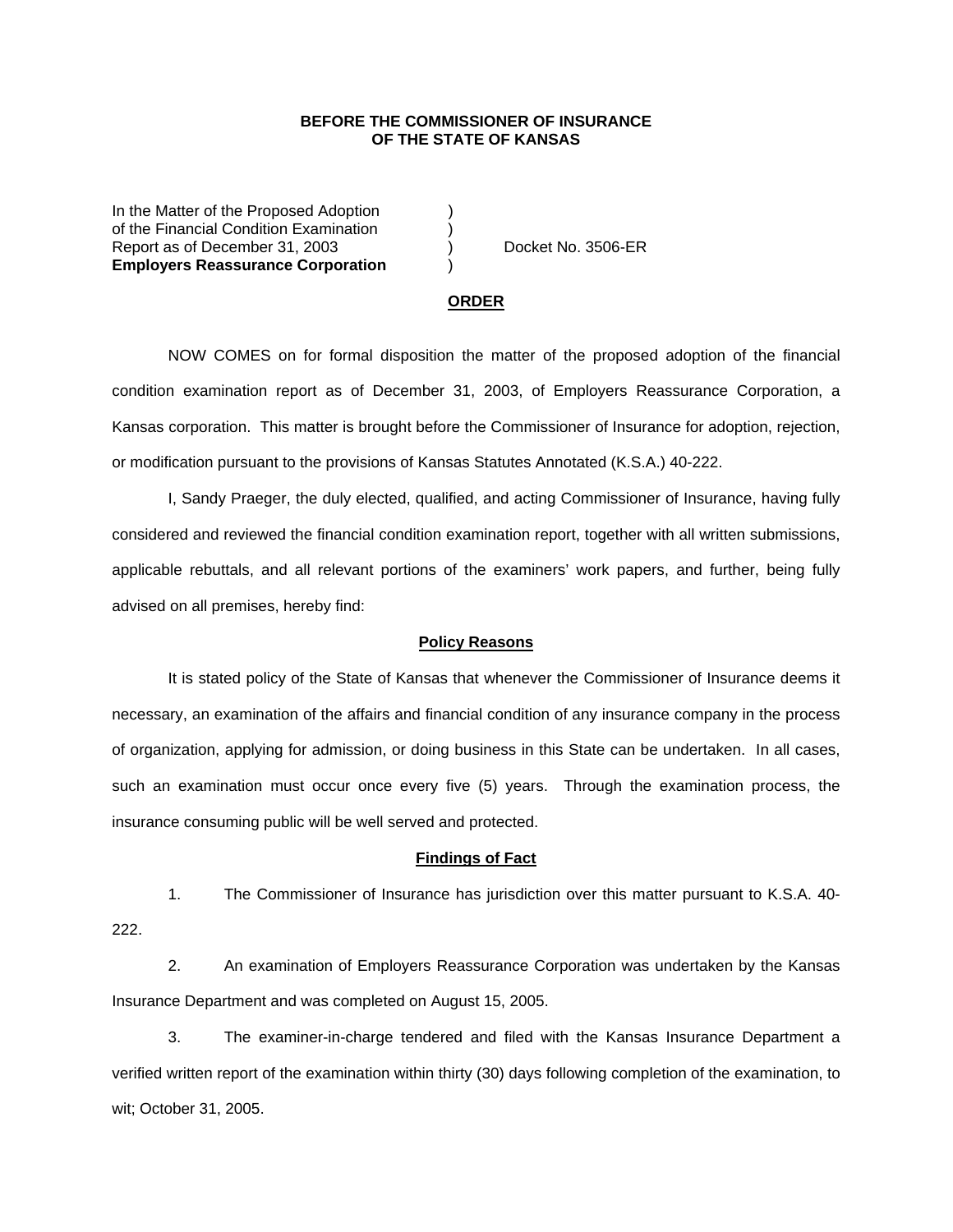4. Following receipt of the verified report, the Kansas Insurance Department transmitted the report to Employers Reassurance Corporation on November 2, 2005, with a duly executed notice advising the company of its opportunity to prepare and submit to the Kansas Insurance Department a written submission or rebuttal with respect to any and all matters contained in the report. Employers Reassurance Corporation was further advised that any written submission or rebuttal needed to be filed with the Kansas Insurance Department no later than thirty (30) days after receipt of the verified report.

 5. Employers Reassurance Corporation filed a written rebuttal of the verified report on December 5, 2005.

 6. Based upon the written rebuttal filed by the company the Kansas Insurance Department made certain revisions to the verified report and transmitted the revised report to Employers Reassurance Corporation on December 6, 2005, with a duly executed notice advising the company of its opportunity to prepare and submit to the Kansas Insurance Department a written submission or rebuttal with respect to any and all matters contained in the report. Employers Reassurance Corporation was further advised that any written submission or rebuttal needed to be filed with the Kansas Insurance Department no later than ten (10) days after receipt of the verified report.

 7. Employers Reassurance Corporation filed a written submission of the verified report on December 16, 2005.

 8. Based upon the written submission tendered by Employers Reassurance Corporation, the company took no exceptions to matters contained in the verified report.

 9. Within thirty (30) days of the end of the time period allowed for written submission or rebuttal, the Commissioner of Insurance fully reviewed the report, together with all written submissions and rebuttals provided by Employers Reassurance Corporation. The Commissioner of Insurance further reviewed all relevant workpapers.

 10. No other written submissions or rebuttals were submitted by Employers Reassurance Corporation.

## **Conclusion of Law**

11. K.S.A. 40-222(k)(2) provides:

"Within 30 days of the end of the period allowed for the receipt of written submissions or rebuttals, the commissioner shall fully consider and review the report, together with any